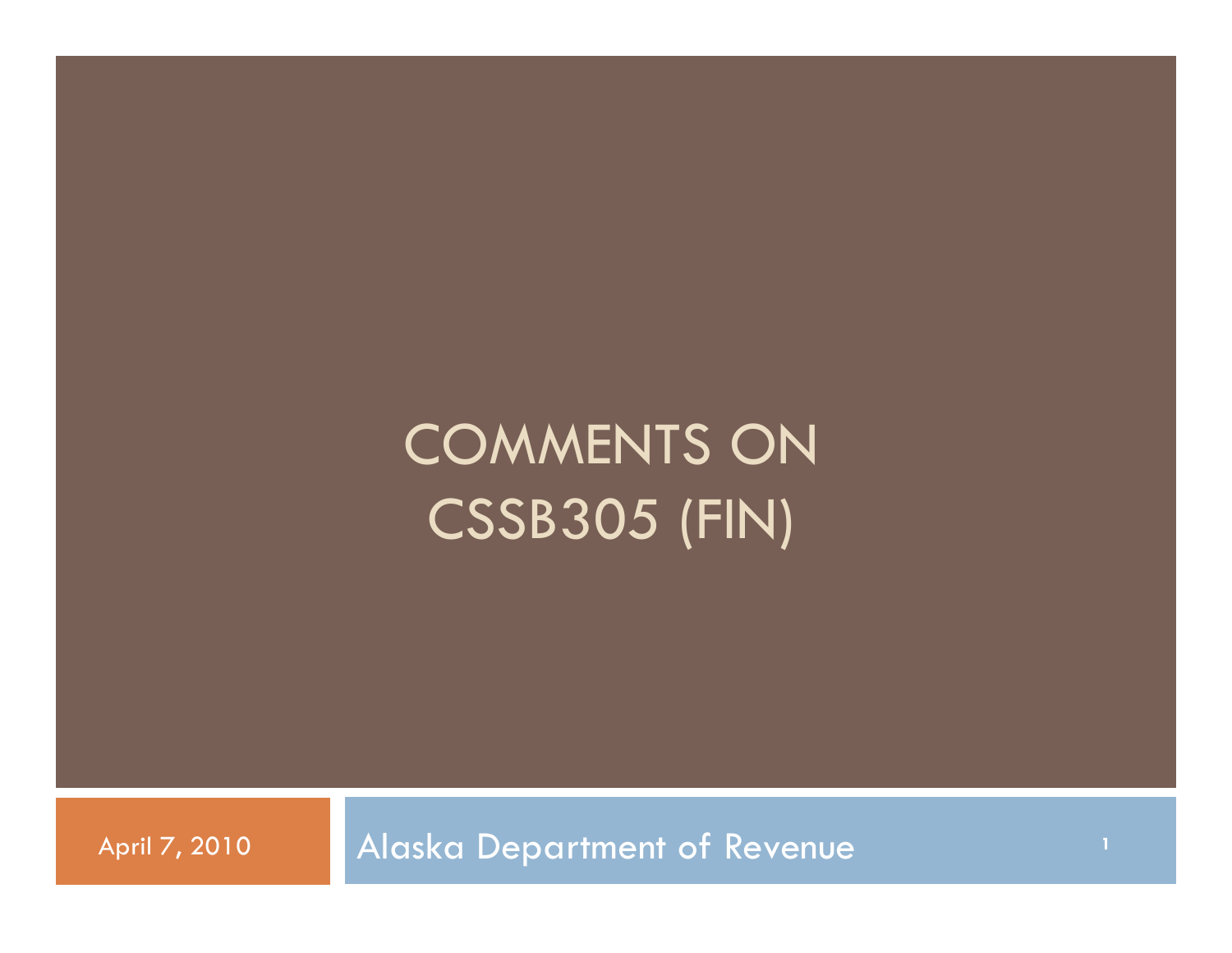### Issues Surrounding the Gas Tax Debate At this Time

- $\Box$  Entering two open seasons for the gas pipeline
	- $\Box$  Likely to result in Producers continuing to claim changes in the fiscal system are necessary
- $\Box$  Full commitments to ship gas (i.e. project sanction) not expected until 2014
- $\Box$ Stakeholders will continue to discuss:

**2**

- $\blacksquare$ Necessary Producer cash flow from gas development,
- $\Box$  Relative risks/rewards borne/realized by the Producers and the State,
- $\Box$ Amount of Fiscal Predictability the Producers need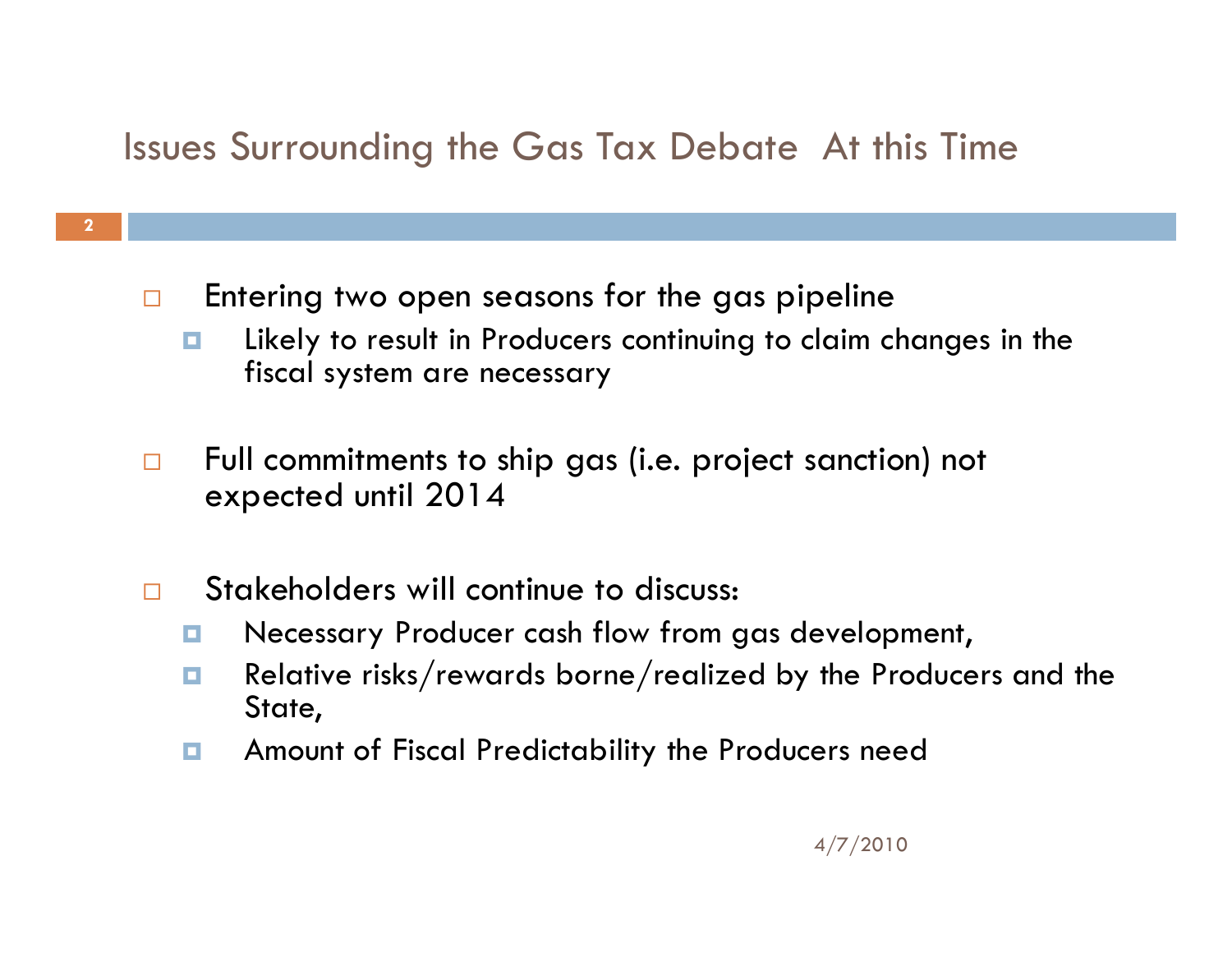#### Primary State Considerations Today

- **3**
- $\Box$  Are the State's Interests protected going into the uncertainty of the next few years?
	- Achieve a gas pipeline project
	- Secure an appropriate share of revenue from oil and gas production
- $\Box$  Is the State's fiscal system attractive for a gas pipeline project?
- $\blacksquare$  Is the potentially "locked-in" portion of the fiscal system set at an acceptable level for the state?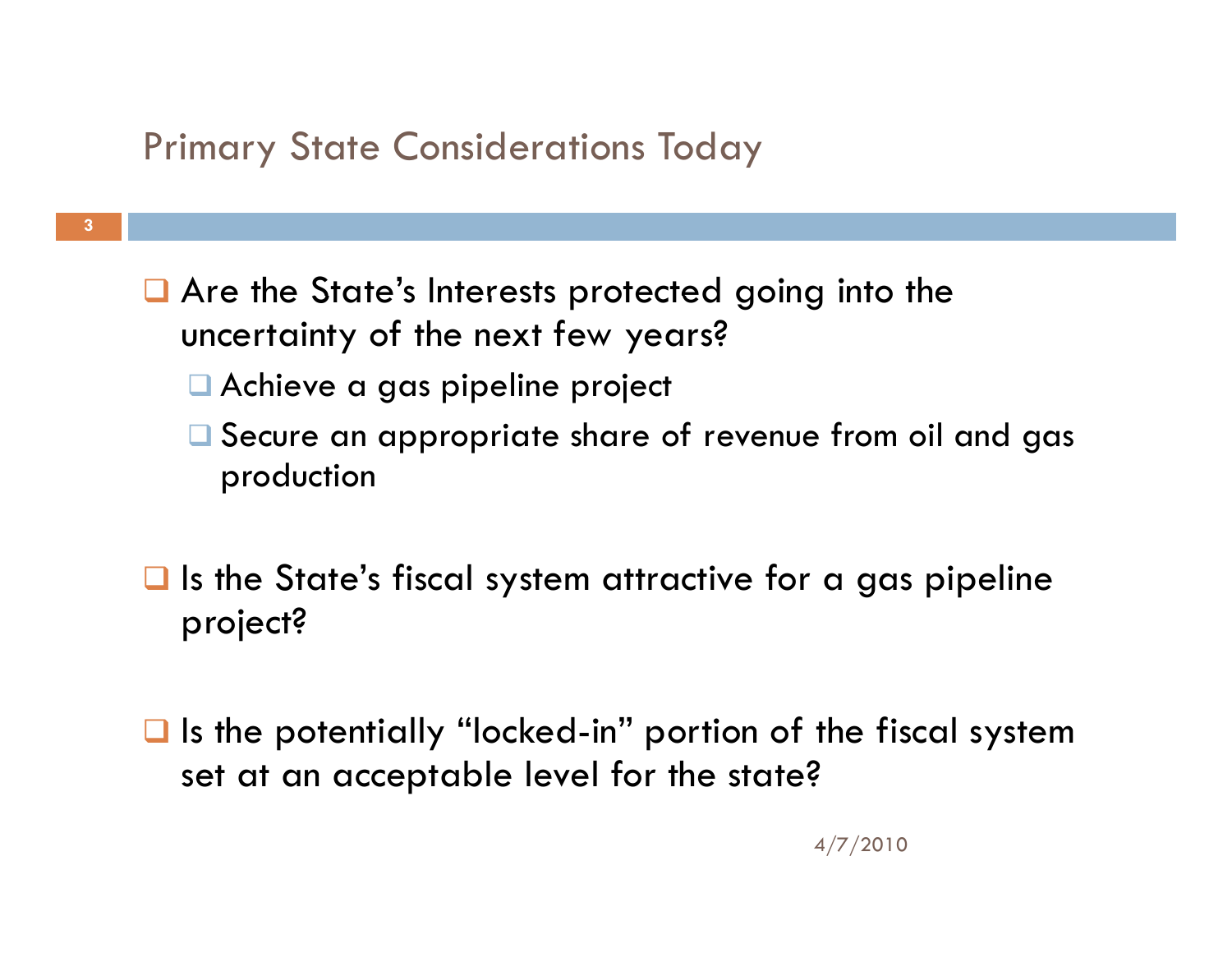## Modeling CSSB 305(FIN)

Oil Price Range 40 to 200 \$/bbl Modeling CSSB<br>Oil Price Range 40 to 200 \$/b<br>Gas Price Parity Range 6 to 26

**4**

Oil Production 500 Mbbl/d Gas Production 4.5 Bcf/d Total OPEX \$ 2.2 Billions Total CAPEX \$ 2.2 Billions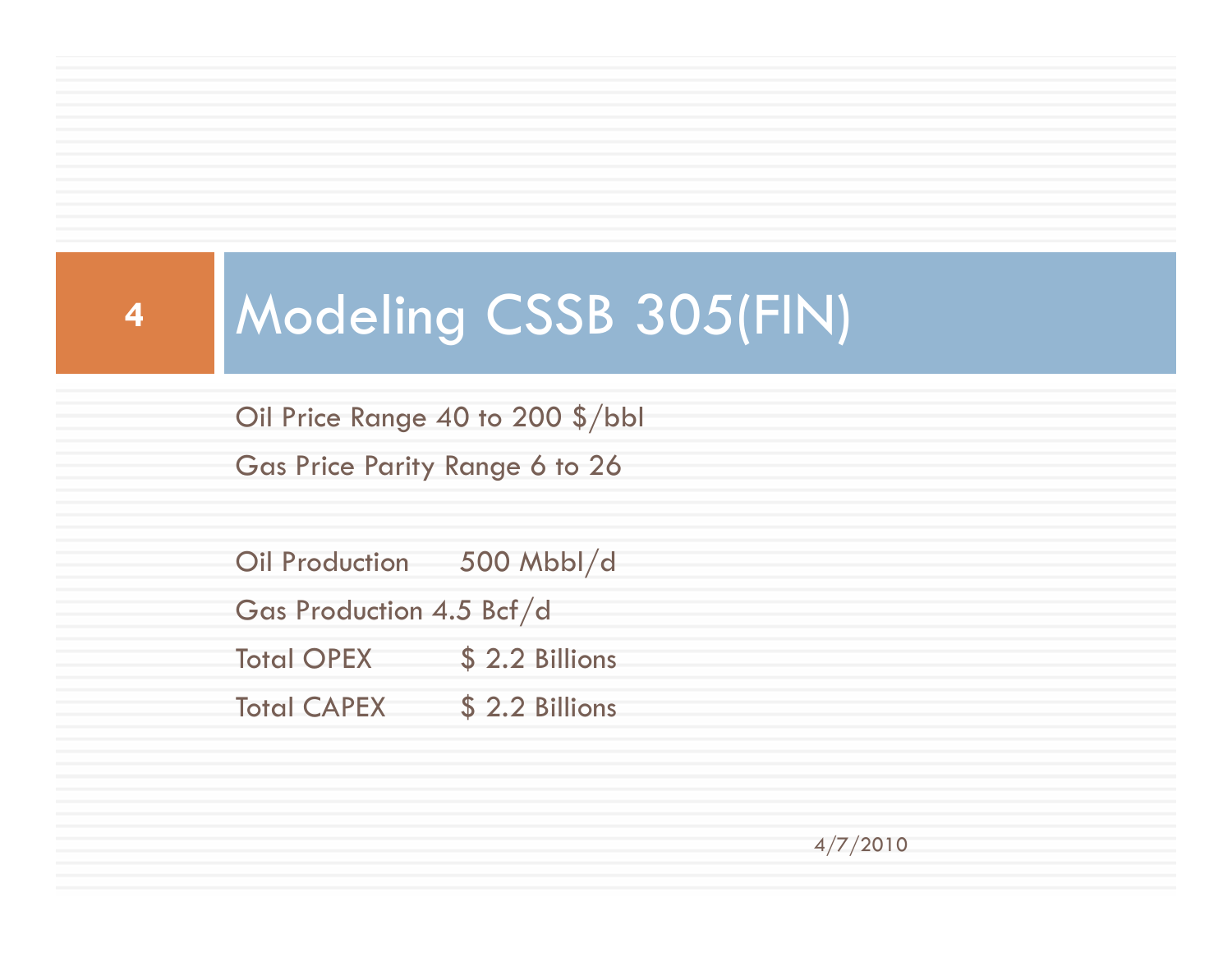#### **In All of the Cases Run:CSSB305 (FIN) Results in a Lower "Locked-in" Gas Tax Obligation**

**5**



\* Cost Allocation assumed to be on either a BTU barrel equivalent (BOE) basis or on a Point of Production (PoP) basis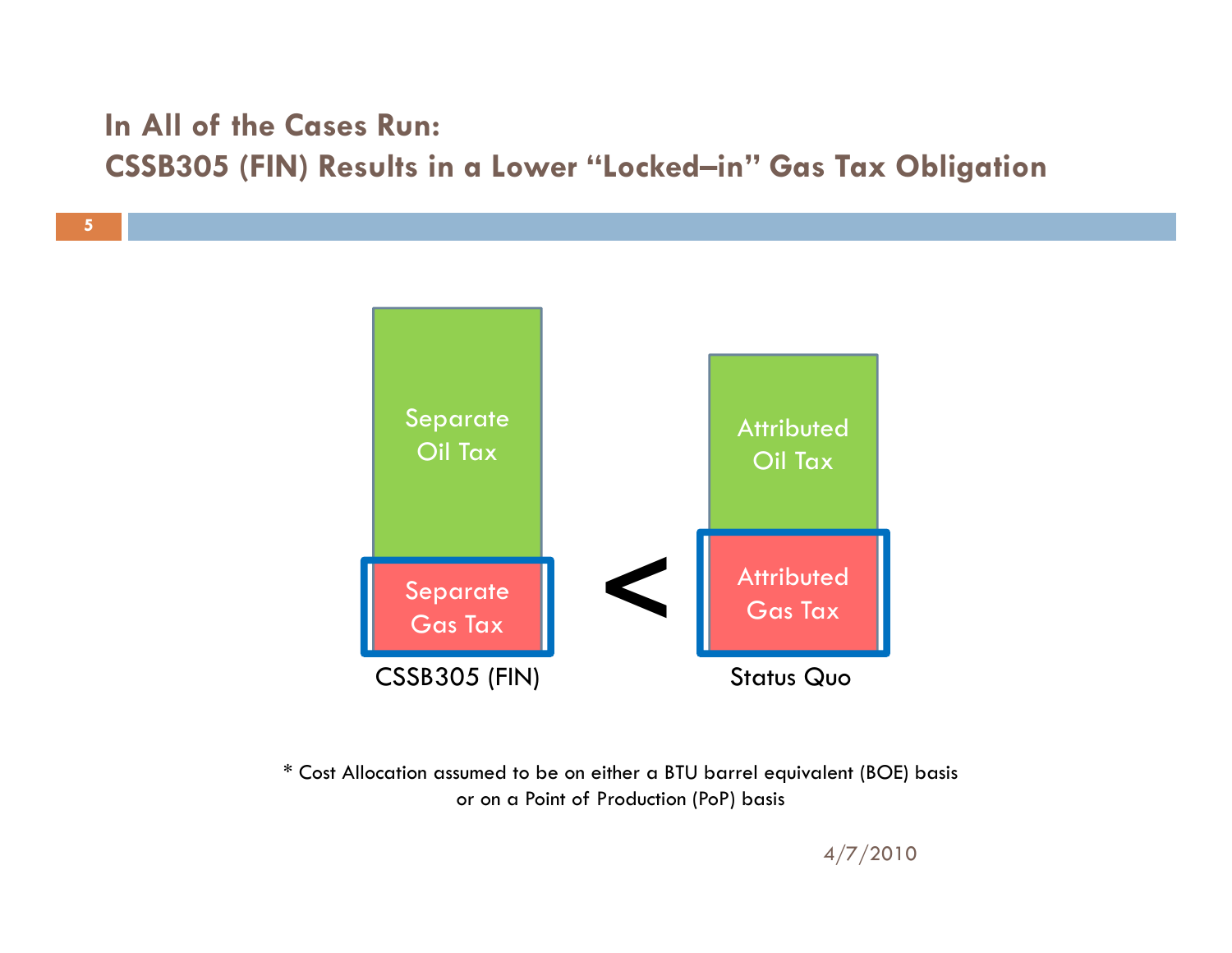#### In All of the Cases Run: CSSB305 (FIN) Raises Oil Taxes

**6**



\* Cost Allocation assumed to be on either a BTU barrel equivalent (BOE) basis or on a Point of Production (PoP) basis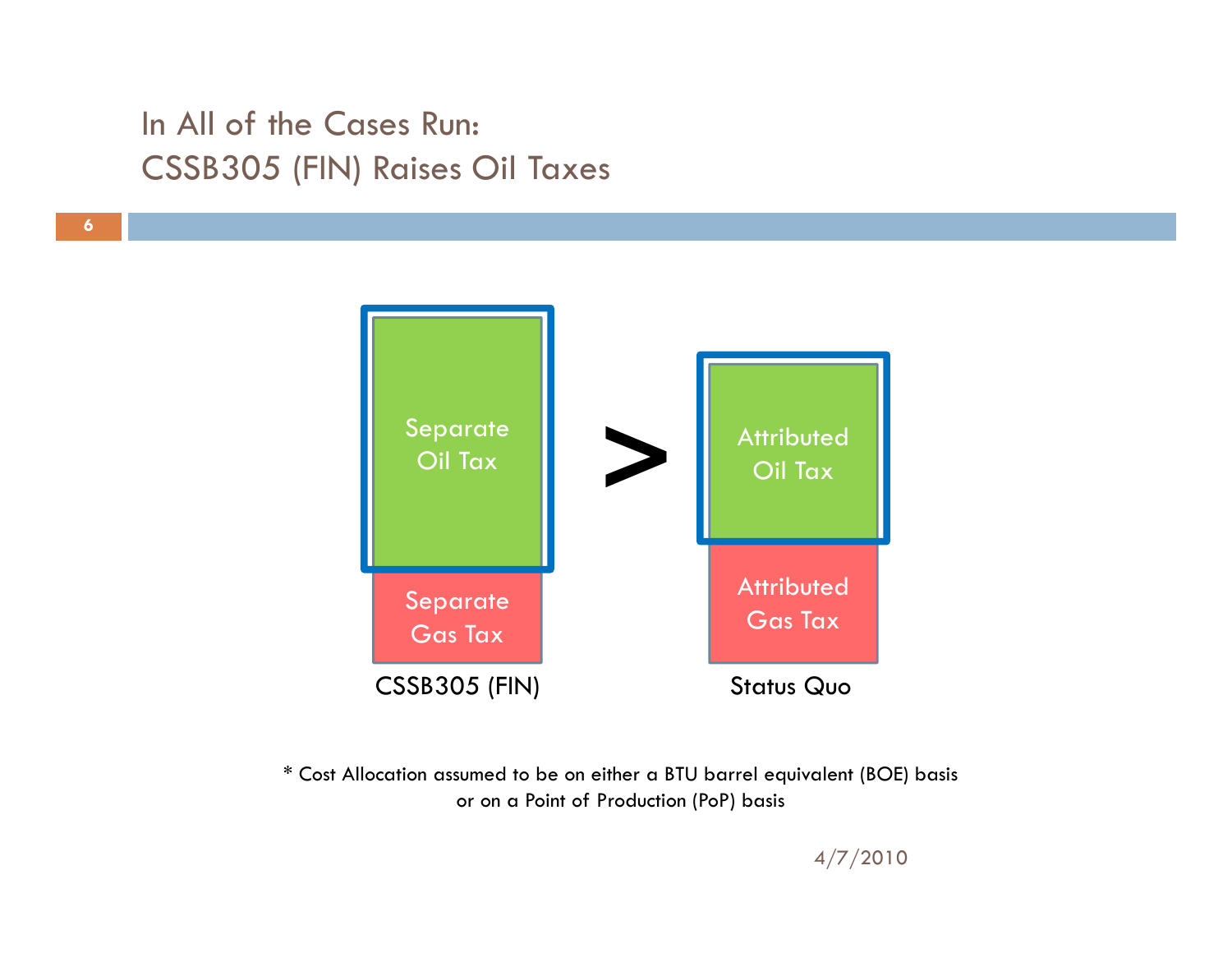#### In over 90% of the Cases Run: CSSB305 (FIN) Raises Overall Oil and Gas Taxes

**7**



\* Cost Allocation assumed to be on either a BTU barrel equivalent (BOE) basis or on a Point of Production (PoP) basis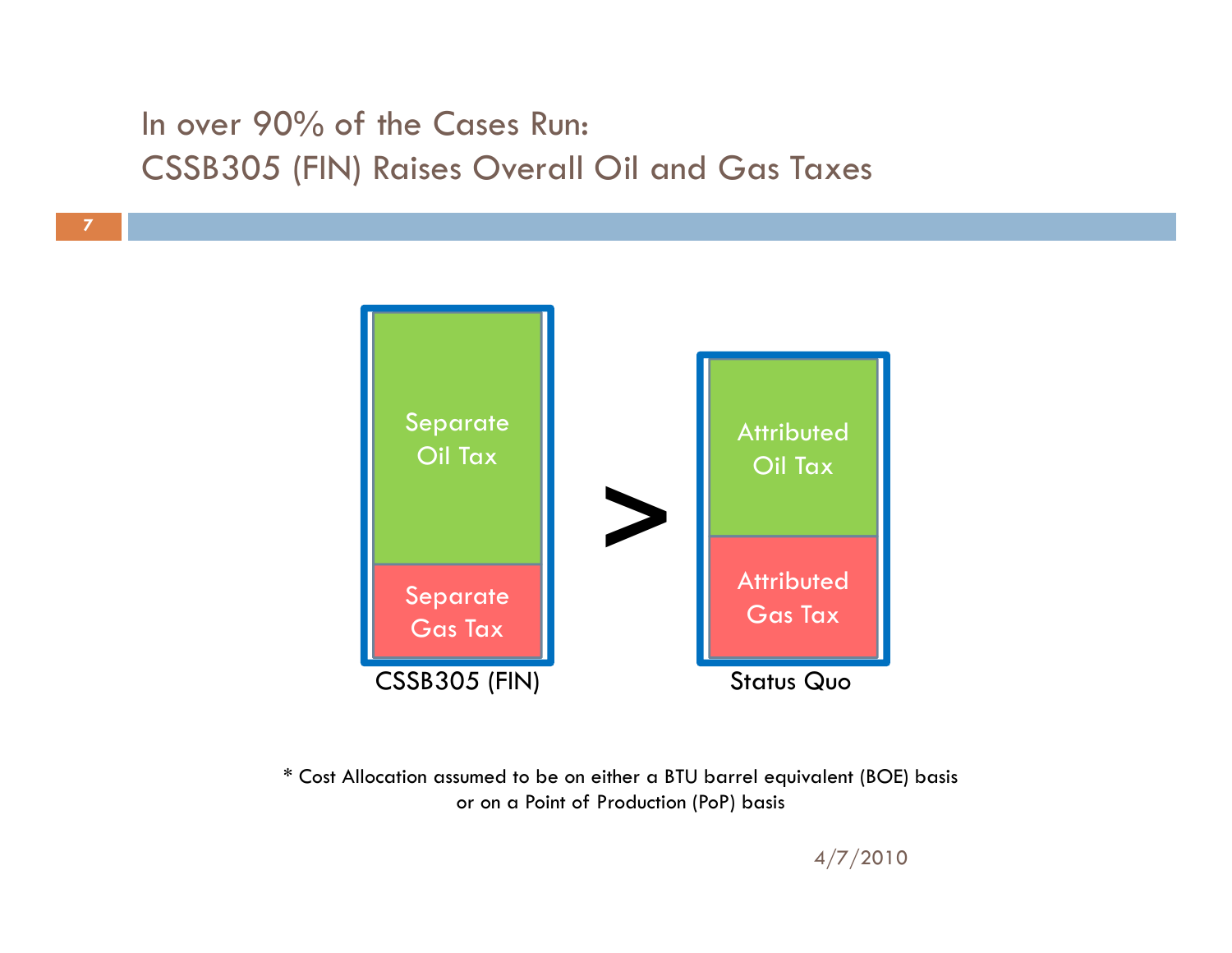#### **State Production Tax Revenue**

### Example Cases

Oil: 500 Mbbl/d and Gas: 4.5 Bcf/d Capex: \$2.2Bn and Opex: \$2.2Bn







*Total Opex = US\$2.2Bn and Total Capex = US\$2.2Bn allocated based on Value at Point of Production*